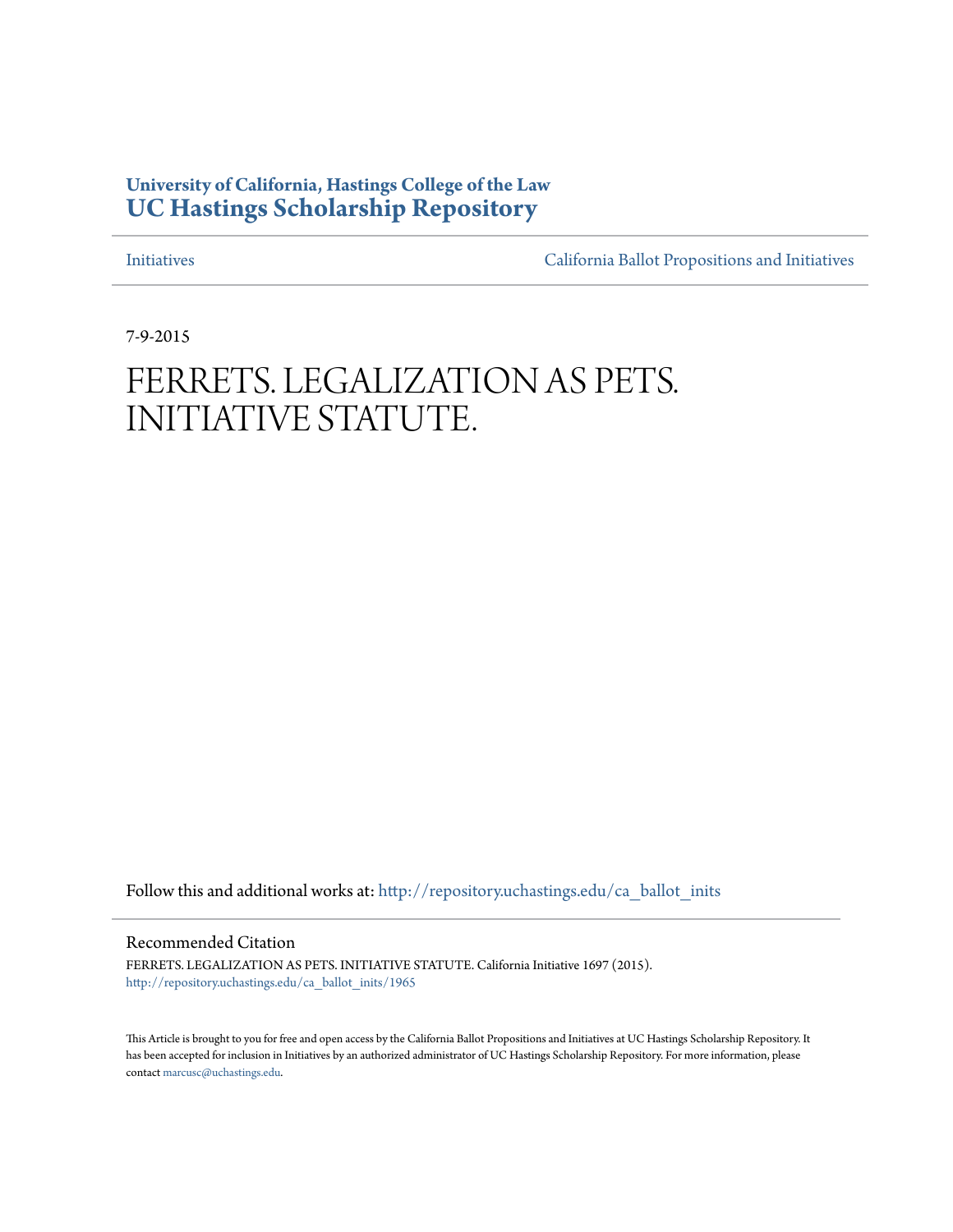**1** 5 - **0 0 3 4** 

Pat Wright LegalizeFerrets.org PO Box 1480 La Mesa, CA 91944

(619) 303-0645 CLIFFNotes@legalizeferrets.org

**AFLIND JUN 0 9 2015** 

INITIATIVE COORDINAi . ATTORNEY GENERAL'S

Initiative Coordinator Office of the Attorney General 1300 I Street, 17th Floor Sacramento, CA 95814

June 3, 2015

Please consider this my written request that a circulating title and summary of the chief purpose and points of the proposed measure be prepared for the California Legalization Initiative for Ferrets (CLIFF).

Enclosed please find the measure we wish to submit to the voters.

A check for \$200 is enclosed made out to the State of California.

Please let me know if there are any problems. Paperwork is not my forte. After this, I hand it off to a more detailed person.

Sincerely at Wright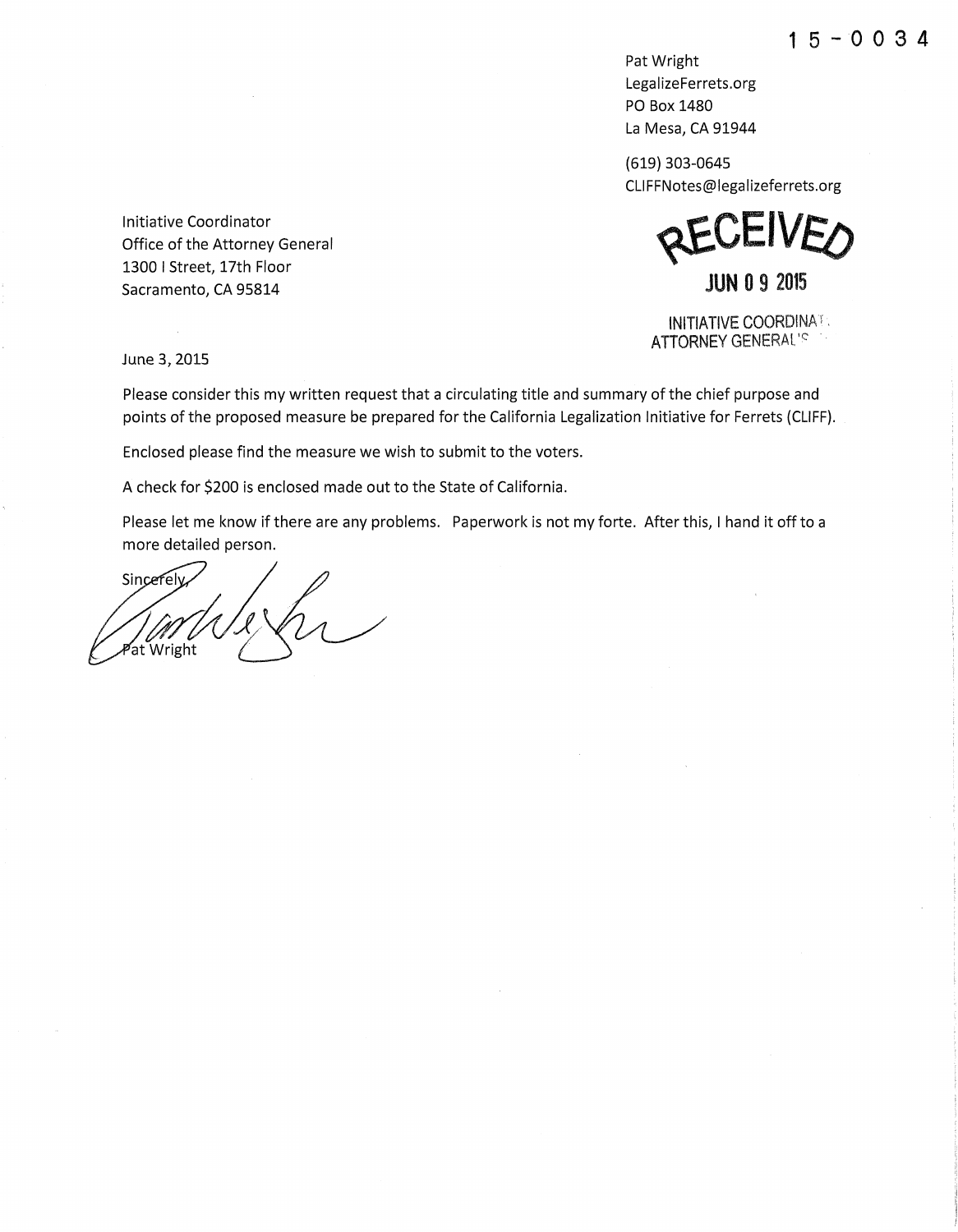03116/15 01:28PM RN 15 09810 PAGE 1

# 12-point Boldface INITIATIVE MEASURE TO BE SUBMITTED DIRECTLY TO THE VOTERS

Type

**Contract** 

The Attorney General of California has prepared the following circulating title and summary of the chief purpose and points of the proposed measure:

(Here set forth the title and summary prepared by the Attorney General. This tide and summary must also be printed across the top of each page of the petition whereon signatures are to appear.)

## TO THE HONORABLE SECRETARY OF STATE OF CALIFORNIA Type: Roman Boldface not smaller than 12-point

We, the undersigned, registered, qualified voters of California, residents of County (or City and County), hereby propose amendments to the Fish and Game Code. the Food and Agricultural Code, and the Health and Safety Code, relating to pet ferrets, and petition the Secretary of State to submit the same to the voters of California for their adoption or rejection at the next primary or general statewide election or at any special statewide election held prior to that primary or general statewide election or otherwise provided by law. The proposed statutory amendments read as follows:

SECTION 1. Section 2118 of the Fish and Game Code is amended to read: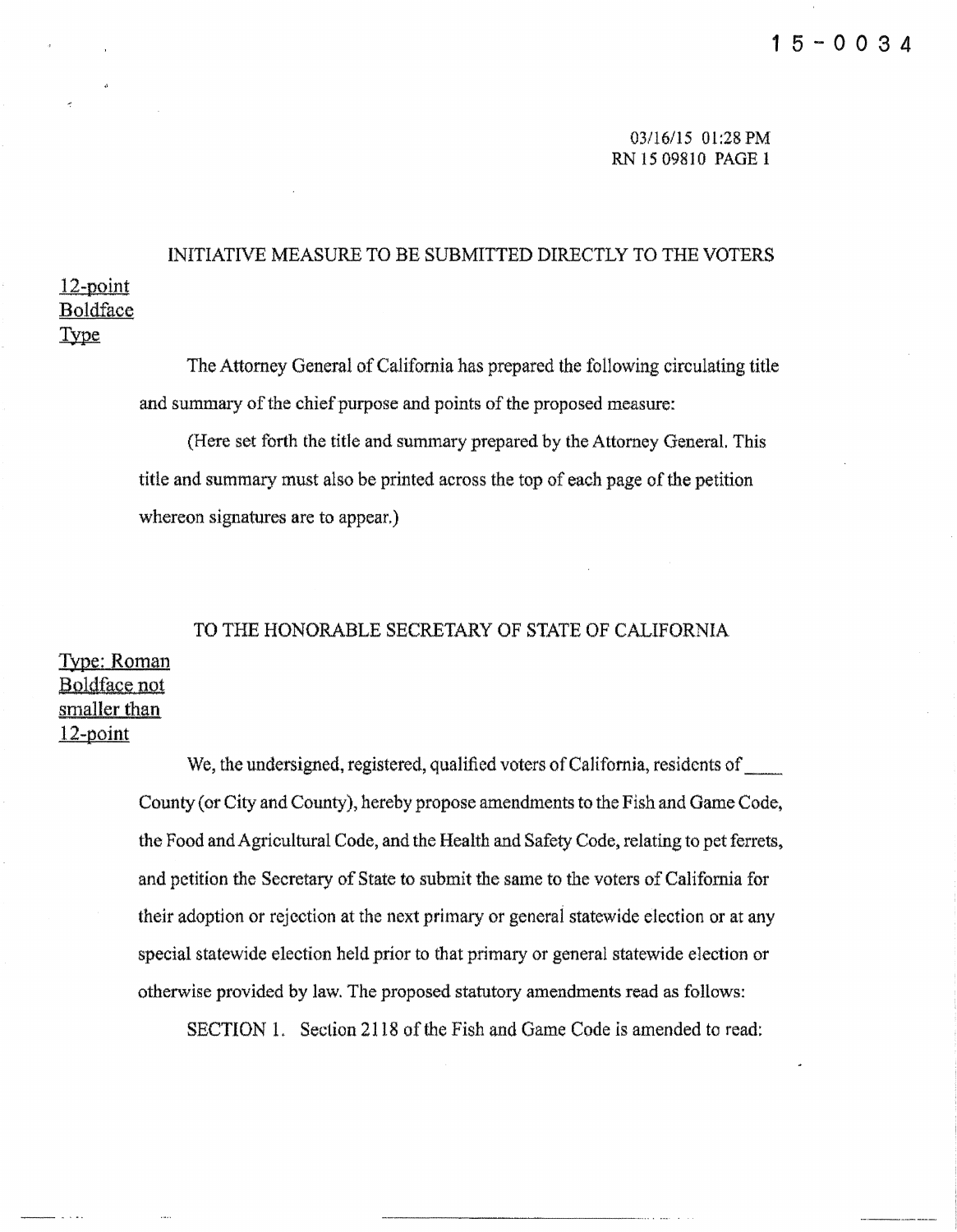#### 03/16/15 01:28PM RN 15 09810 PAGE 2

2118. It is unlawful to import, transport, possess, or release alive into this state, except under a revocable, nontransferable pennit as provided in this chapter and the regulations pertaining thereto, any wild animal of the following species:

> (a) Class Aves: (birds) Family Cuculidae (cuckoos) All Species. Family Alaudidae (larks) Skylark, Alauda arvensis Family Corvidac (crows, jays, magpies) All species. Family Turdidae (thrushes) European blackbird, Turdus merula Missel {or mistle), thrush, Turdus viscivorus Family Sturnidae (starlings and mynas or mynahs) All species of the family, except hill myna (or hill mynah), Oracula religiosa (sometimes referred to as Eulabes religiosa) Family Ploccidac {weavers) The following species: Spanish sparrow, Passer hispaniolensis Italian sparrow, Passer italiae European tree sparrow, Passer montanus Cape sparrow, Passer capensis Madagascar weaver, Foudia madagascariensis Baya weaver. Ploceus baya Hawaiian rice bird, Munia nisoria Red-billed quelea, Quelca quelca Rod-headed quclca, Quclca crytbrops Family Fringillidae (sparrows, finches, buntings) Yellowhanuner, Emberiza citrinella (b) Class Mammalia (mammals) Order-Primates Primata AU species except those in family Hominidae Order Edentata (sloths, anteaters, annadillos, etc.) All species, Order Marsupialia (marsupials or pouched mammals) All species. Order Insectivora {shrews, moles, hedgehogs, etc.) All species. Order Dennoptera (gliding lemurs)

> > ~-----·--- .... -............ -------------........ . ...-...... .

-------··---·---··· .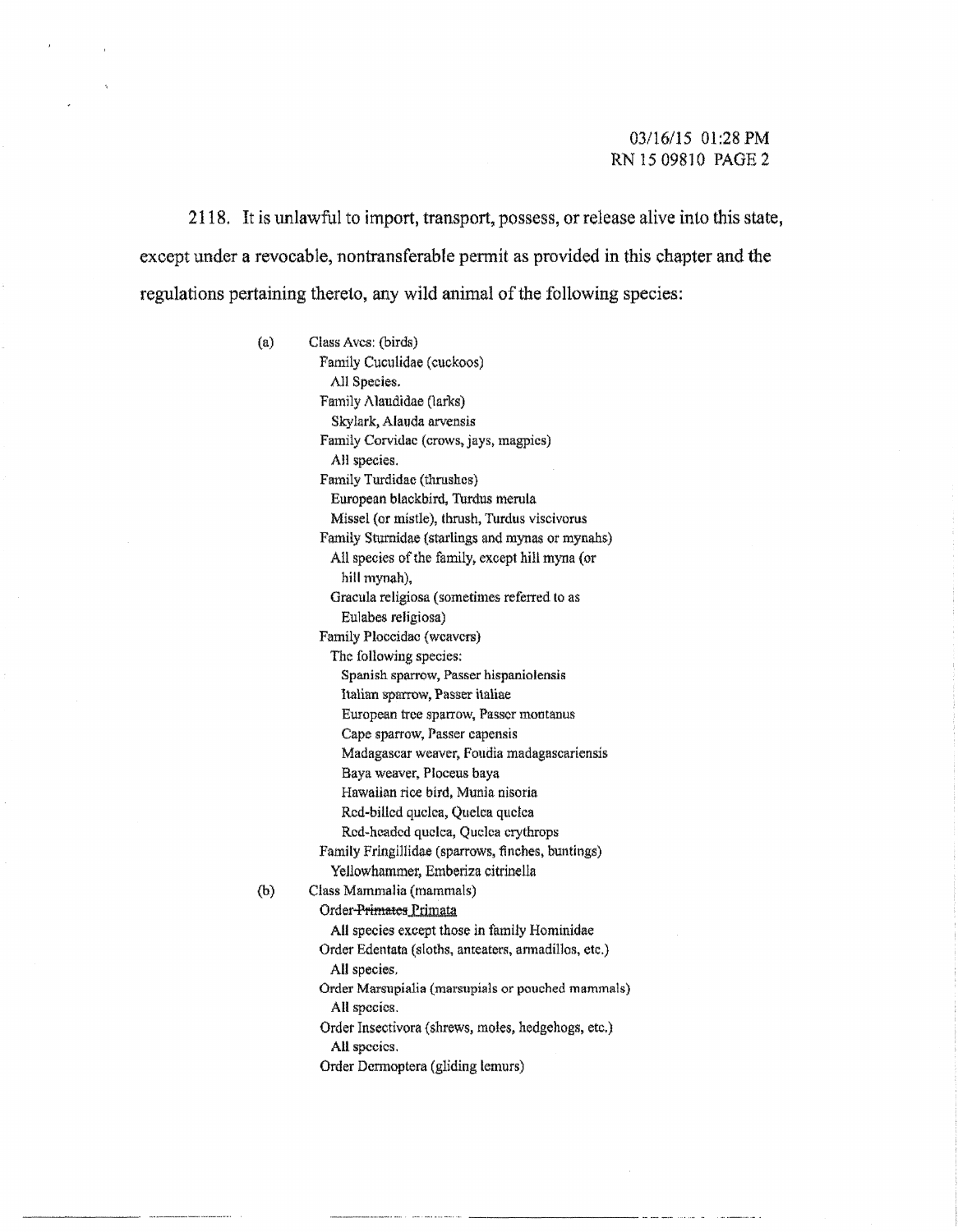#### 03116/15 01:28PM RN 15 09810 PAGE 3

All species. Order Chiroptcra (bats) All species. Order Monotremata (spiny anteaters, platypuses) All species. Order Pholidota (pangolins, scaly anteaters) All species. Order Lagomorpha (pikas, rabbits, hares) All species, except domesticated-races varieties of rabbits. Order Rodentia (rodents) All species, except domesticated golden hamsters, also known as Syrian hamster, Mesocricetus auratus; domesticated-races varieties of rats or mice (white or albino; trained, dancing or spinning, laboratory-reared); and domestic strains of guinea pig (Cavia porcellus). Order Carnivora (carnivores) All species, except domestic dogs (Canis familiaris) and familiaris), domestic cats (Felis catus), and domestic ferrets (Mustela furo) pursuant to Section 121720 of the Health and Safety Code. Order Tubulidentata (aardvarks) All species. Order Proboscidea (elephants) AU species. Order Hyracoidea (hyraxes) AU species. Order Sirenia (dugongs, manatees} All specie&. Order Perissodactyla (horses, zebras, tapirs, rhinoceroses, etc.) All species except those of the family Equidae. Order Artiodactyla (swine, peccaries, camels, deer, elk, except elk (genus Cervus) which are subject to Section 2118,2, moose, antelopes, cattle, goats, sheep, etc.) All species except: domestic swine of the family Suidae; American bison, and domestic cattle, sheep and goats of the family Bovidae; races of big-horned sheep (Ovis canadensis) now or formerly indigenous to this state. Mammals of the orders Primates Primata, Edentata, Dennoptera, Monotremata, Pholidota, Tubulidentata, Proboscidea, Perissodactyla, Hyracoidea, Sirenia and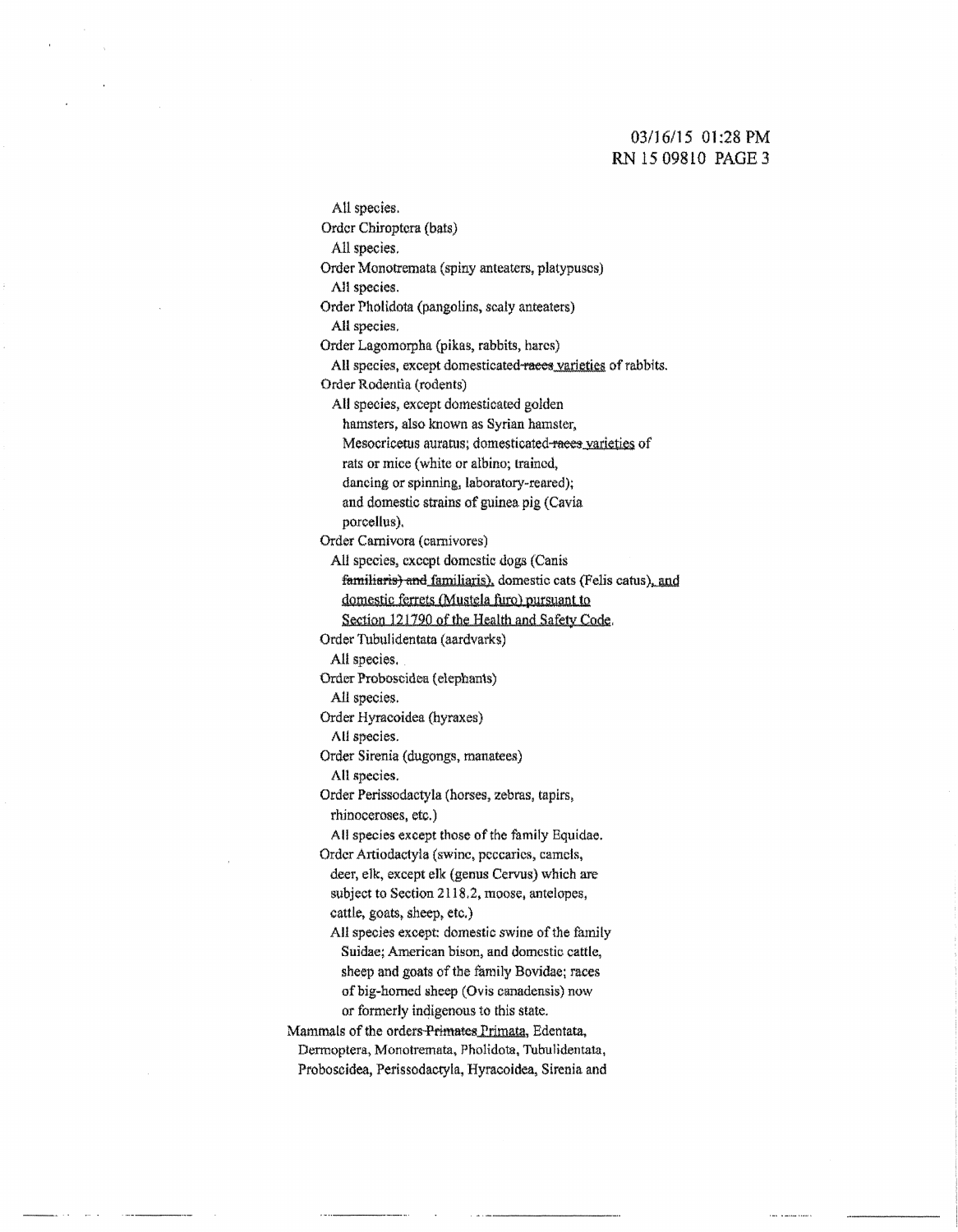## 03/16/15 01:28 PM RN 15 09810 PAGE 4

|                   | Carnivora, that are restricted for the welfare of the animals,    |
|-------------------|-------------------------------------------------------------------|
|                   | except animals of the families Viverridae and Mustelidae          |
|                   | in the order Carnivora that are restricted because-such those     |
|                   | animals, not including domestic ferrets to be owned as pets,      |
|                   | are undesirable and a menace to native wildlife, the agricultural |
|                   | interests of the state, or to the public health or safety.        |
| $\left( c\right)$ | Class amphibia (frogs, toads, salamanders)                        |
|                   | Family Bufonidae (toads)                                          |
|                   | Giant toad or marine toad, Bufo marinus                           |
| (d)               | Class Monorhina (lampreys)                                        |
|                   | All species.                                                      |
| (e)               | Class Osteichthyes (bony fishes)                                  |
|                   | Family Serranidae (bass)                                          |
|                   | White perch, Morone or Roccus americana                           |
|                   | Family Clupeidae (herring)                                        |
|                   | Gizzard shad, Dorosoma cepedianum                                 |
|                   | Family Sciaenidae (croakers)                                      |
|                   | Freshwater sheepshead, Aplodinotus grunniens                      |
|                   | Family Characidae (characins)                                     |
|                   | Banded tetra, Astyanax fasciatus                                  |
|                   | All species of piranhas                                           |
|                   | Family Lepisosteidae (gars)                                       |
|                   | All species.                                                      |
|                   | Family Amiidae (bowfins)                                          |
|                   | All species.                                                      |
| (f)               | Class Reptilia (snakes, lizards, turtles, alligators)             |
|                   | Family Crocodilidae                                               |
|                   | All species.                                                      |
| $\left( g\right)$ | Class Crustacea (crustaceans)                                     |
|                   | Genus Cambarus (crayfishes)                                       |
|                   | All species.                                                      |
|                   | Genus Astacus (crayfishes)                                        |
|                   | All species.                                                      |
|                   | Genus Astacopsis (crayfishes)                                     |
|                   | All species.                                                      |
| (h)               | Class Gastropoda (slugs, snails, clams)                           |
|                   | All species of slugs.                                             |
|                   | All species of land snails.                                       |
|                   | (i) Other classes, orders, families, genera, and species          |
|                   | of wild animals which may be designated by the                    |
|                   | commission in cooperation with the Department of Food             |
|                   | and Agriculture; (1) when the class, order, family, genus,        |
|                   | or species is proven to be undesirable and a menace to            |

 $\mathbf{r} = \mathbf{r}_0$  .

 $\ddot{\phantom{a}}$ 

 $\sim$   $\alpha$ 

native wildlife or the agricultural interests of the state, or (2) to provide for the welfare of wild animals.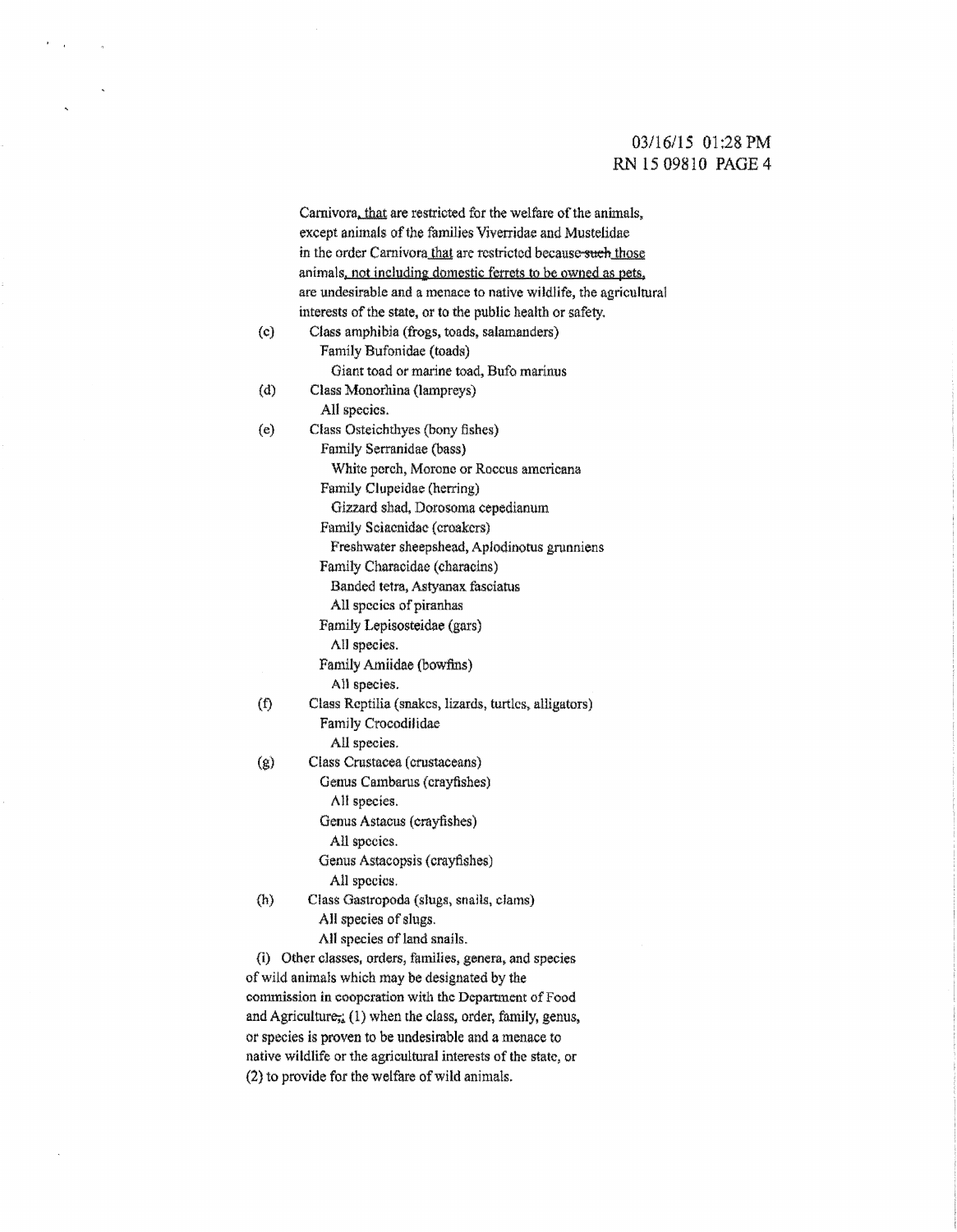#### 03/16/15 01:28PM RN 15 09810 PAGE 5

(j) Except as expressly authorized in this code, any live nonindigenous Atlantic salmon or the roc thereof into the Smith River watershed.

(k) Classes, families, genera, and species in addition to those listed in this section may be added to or deleted from the above lists from time to time by commission regulations in cooperation with the Department of Food and Agriculture.

SEC. 2. Division 14.7 (commencing with Section 31900) is added to the Food and Agricultural Code, to read:

#### DIVISION 14.7. REGULATION OF FERRETS

31900. (a) A county board of supervisors may impose a license fee on a purchaser to be paid at the time of sale of a domestic ferret to be owned as a pet. The amount shall be remitted by the seller to the treasurer of the county of residence of the purchaser. The fee shall be set at an amount sufficient to cover the reasonable regulatory eosts of enforcement relating to domestic ferrets, not to exceed one hundred dollars (\$1 00). Fee revenues shall be available for allocation only to local public animal control agencies within the county to cover the costs of enforcement relating to domestic ferrets, including, but not limited to, subdivision (b) of Section 121790 of the Health and Safety Code.

(b) A county shall not impose any license fee other than that authorized by subdivision (a) for domestic ferrets owned as pets. A city shall not impose any license fee for domestic ferrets owned as pets.

SEC. 3. Section 121790 of the Health and Safety Code is amended to read:

 $\sim$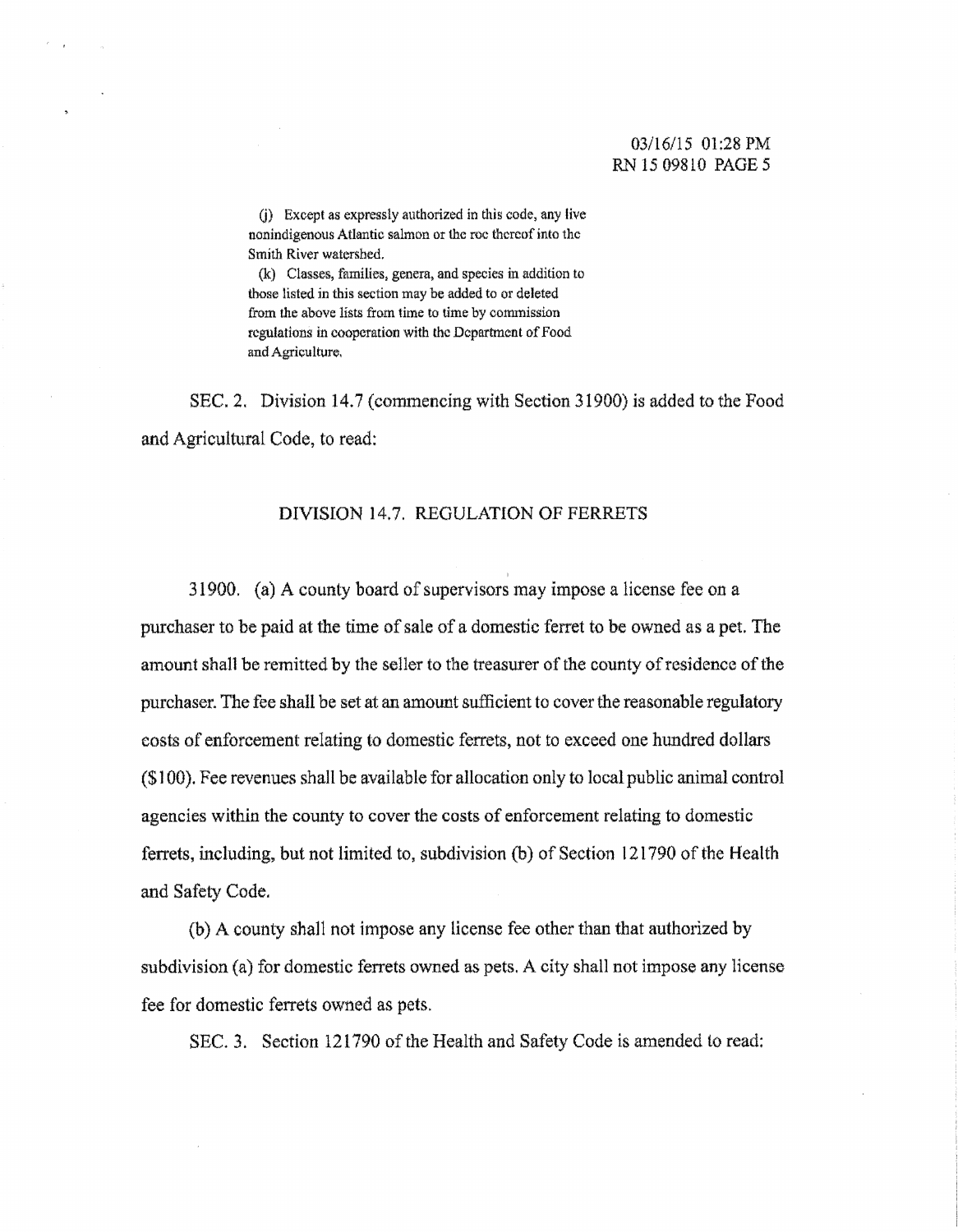121790. (a) The department shall publish from time to time a list of animals that may not be imported into this state, and a list of animals that may not be possessed in this state, except by permit from the department. Unless a permit is issued pursuant to this chapter, it is unlawful to import into, or possess in, this state any wild animal for which a permit is required by the department.

 $\mathcal{F}=\mathcal{F}^{\mathcal{F}}$  ,

 $\mathcal{L}^{(1)}$ 

(b) A permit shall not be required to import into, or possess in, this state domestic ferrets to be owned as pets under the following conditions:

(1) All ferrets over the age of six months shall be vaccinated against rabies annually.

(2) Any ferret that is sold or offered for sale in a retail store shall be spayed or. neutered before the sale.

(c) Local public animal control agencies may enforce the provisions of subdivision (b).

 $-0-$